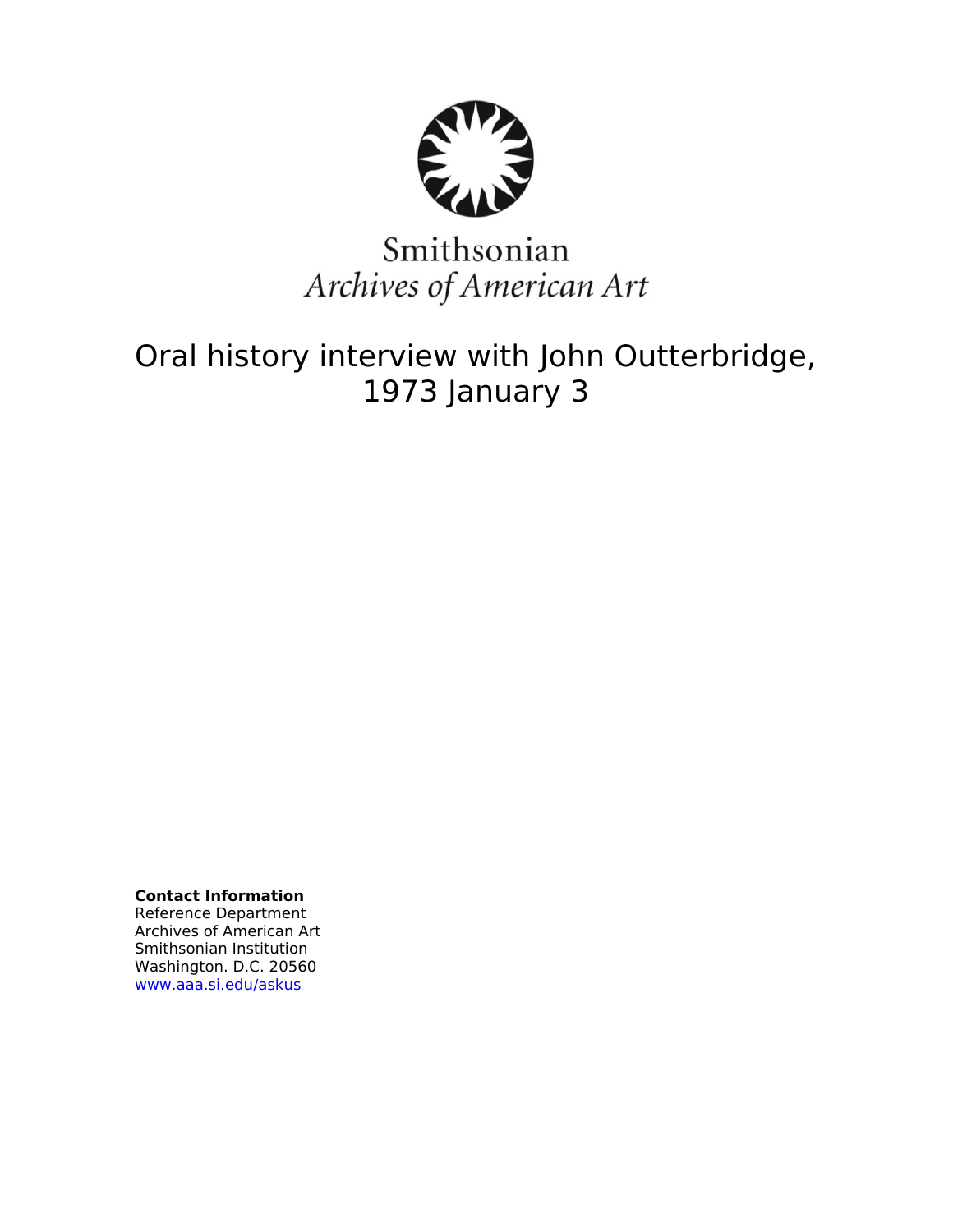# **Transcript**

## **Preface**

The following oral history transcript is the result of a tape-recorded interview with John Outterbridge on January 3, 1973. The interview took place in Compton, California, and was conducted by Allen Bassing for the Archives of American Art, Smithsonian Institution.

The reader should bear in mind that he or she is reading a transcript of spoken, rather than written, prose.

#### **Interview**

ALLEN BASSING: This is Allen Bassing for the Archives of American Art. The date is January 3, 1973. I am talking with John Outterbridge, of the Compton Communicative Arts Academy. John, tell me something about yourself. How did you happen to get started in the arts? Or even before then, tell me a little about your background.

JOHN OUTTERBRIDGE: First of all, I think I received a great influence from my mother and father. I was born in Greenville, North Carolina. My father was a man who had great creative potential. I think if he had been born at a different time he would have been a very successful musician and possibly an artist. But he was married early and had a very large family, which he cared very much for. My mother as well was a very creative woman. I think that their lifestyle at that particular time, in order for them to survive, must have been very creative; and they still are today. They're still living. But what I'm saying is that my father was a man who always refused work for anyone else but himself. So he devised a means of making a living by hauling things, he was a junk collector somewhat. He built things, he constantly added additions to the house, which had started out as a shack, that kind of thing, you know. He just accumulated things. Also he had a strong interest in music. After the long hard days he used to have, he would have always come in at night and play a French horn. I don't know if he's still doing that. I haven't lived with my parents for a long time. But as a result of a large family, a very close family, all of us leaned toward music and arts somewhat. I was born in 1933 in Greenville, and I finished high school there. Then I left because it was difficult for me to find the kind of school that I wanted to go to. When I graduated from high school, I didn't want to ask my father to send me to college because he had just finished schooling my older sister and that was quite difficult. And there were so many other brothers and sisters after me who wanted to go to school. During high school, I worked during the summers, each summer. I saved my money. For my first year of college, I went to A & T College in Greensboro, North Carolina.

### MR. BASSING: What does A & T stand for?

MR. OUTTERBRIDGE: Agricultural and Technical University. That's where the sit-ins started, I think, at that school. A very famous school, A & T College. I went there for one year to study engineering. My grades were good. But I was trying to be as practical as possible in choosing an occupation. I had some interest in engineering because, as I said, my father was always building things. When I was a kid, I built toys and sold them. I was a model airplane fanatic. I built very technical things just from watching my father. I became interested in model building and that kind of thing. I still do some of that when I have time. So I went to school to study engineering. I thought that artists don't get jobs, you know, but I really wanted to be an artist. There were art students at A & T. I was already painting at that time very well-or I thought very well anyway. After seeing some of my work, the art students always encouraged me. Various students from the art department would always invite me over to sessions and that kind of thing. They wanted me to just become affiliated with them. But, as I say, I was an engineering student. I was having a difficult time staying in school. I think the Korean conflict was at its peak at this particular time. You'd read in the newspapers about some controversy that the G.I. Bill might be cut off. Because I had been somewhat close to airplanes, when I went to A & T, I joined the Air Force R.O.T.C. I was in uniform. I was being trained as a cadet and all that. Every time you read a newspaper there seemed to be this thing about the discontinuance of the G.I. Bill. And I knew that in order for me to finish school I was going to need to get that Bill somehow. In R.O.T.C., I was aware of that fact that there was a deferment. But what's the use of being deferred if you can't stay in school? So I thought about joining the Air Force in order to go through it and come out with the G.I. Bill so I could comfortably go to school, and choose the school of my choice somewhat. So after a year of college, I went down to volunteer for the Air Force. I took some examinations and seemingly had every qualification in the world to become a pilot, which was what I wanted to be. At the time they told me there was a quota for blacks.

MR. BASSING: You mean just for pilots or in the Air Force?

MR. OUTTERBRIDGE: In the Air Force.

MR. BASSING: This was when?

MR. OUTTERBRIDGE: Nineteen fifty-two. 1953. There was a quota for blacks in joining the Air Force. I passed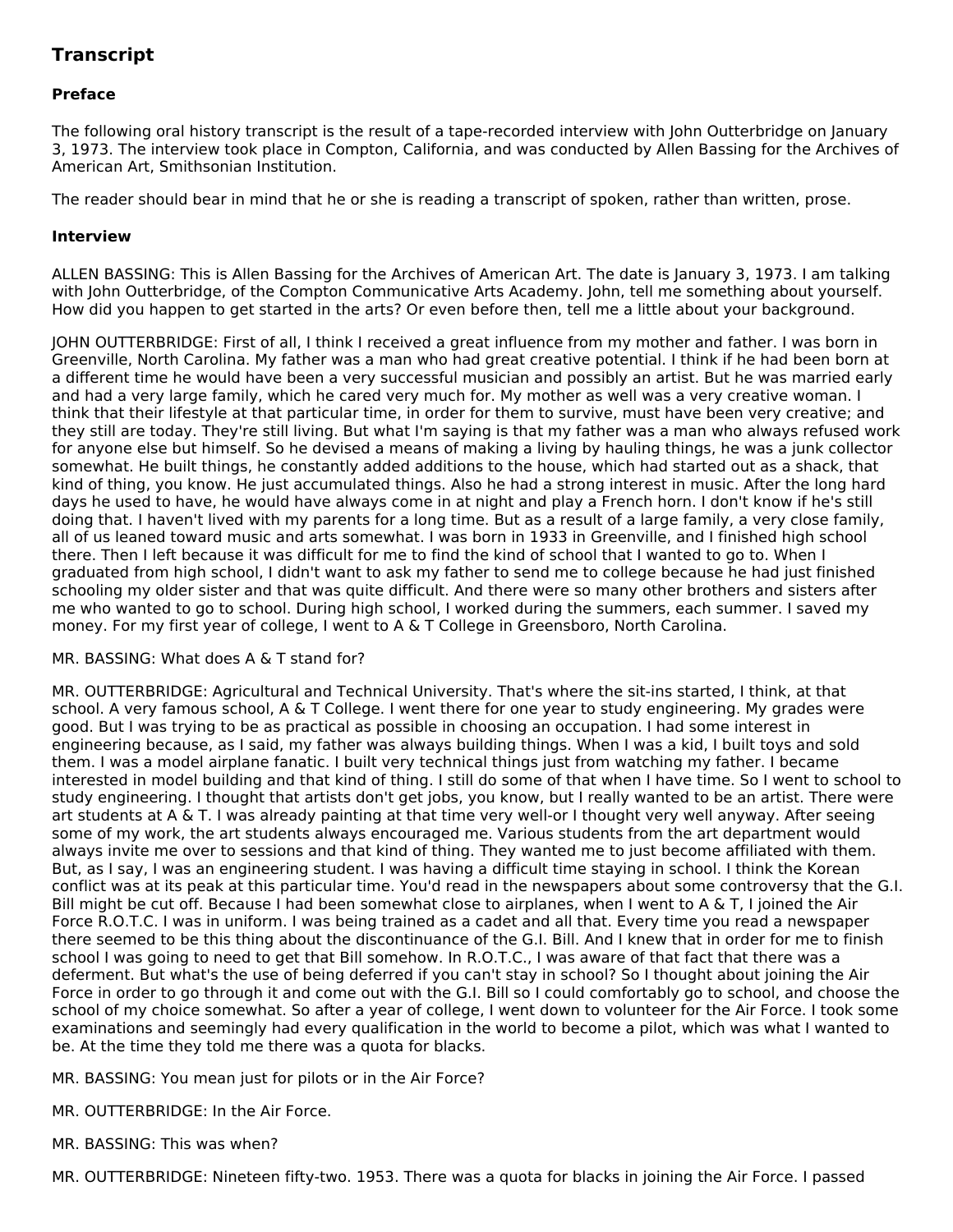these examinations, but I still couldn't get in because of the quota was filled at this time. So I ended up going into the Army. I thought I had to go in order to get the G.I. Bill. I went into the Army, went through the routine, basic training and all that. And fortunately [I] ended up in a Germany rather than in Korea. In Germany, I became an ammunition specialist. I got lucky. They sent me to various schools in Germany, ammunition and weapon specialist schools, chemical, radiological, and biological warfare schools. Every time I got a chance to go to any school I went.

MR. BASSING: This was for three years?

MR. OUTTERBRIDGE: Yes, this was a three-year stint in the service. In the meantime, I was painting in the barracks; I stacked up on watercolors. Germany is a very beautiful country. I managed to get a little car. I used to go to isolated little villages and paint. I concentrated on learning the language. I went to school at night, so I could learn the language and rap with people and all, you know. After a year and a half, I was speaking pretty fluent German. I started to sell a lot of little watercolors and things like that.

MR. BASSING: What's the Army policy on something like that? They don't encourage it?

MR. OUTTERBRIDGE: I don't know, man. I think it depends on the person. You know, like they didn't care about my painting in the barracks.

MR. BASSING: Oh, sure enough. I mean to them it's just a hobby, you know, just something you do.

MR. OUTTERBRIDGE: Yes, it was a hobby then. It might have been a hobby to others but it was a very necessary thing for me, you know, just to paint. I had always painted. I don't know when I started being an artist. To me that was just a feeling, just a thing I had to do. I painted on the train going into Germany. It is such a beautiful country. It was a place I had never been to. I had never been to Europe. All the traditions there just had some effect on me. So I accumulated quite a few paintings that way. One day, we were having barracks inspection. The company commander came in. He was Captain Cook from New York. He was sort of an art connoisseur. He rummaged through my locker and found all these things. He said, "Hey, who did these?," I said, "Well I did, Captain." He became fond of them and bought about five. He said, "Have you been doing this all the time?" I told him I had. He said, "Why don't you let me get you a studio on the post?" So he got me a studio; this was the division headquarters.

MR. BASSING: I must say he was a very unusual captain.

MR. OUTTERBRIDGE: Yes. Yes. He was a great guy. He found space for me to work in. He set me up, gave me a jeep. And I did assignments. I painted signs. I painted murals in American high schools in Germany. I started to paint large murals in officers' clubs, that kind of thing. It became like a full-time thing. I became sort of a military artist with the help of Captain Cook. Then just before I got ready to leave Germany-when I had only a few months left in the service-I decided that I would go to school in Chicago. I went to the Chicago Academy of Art for a time. Then I ended up at the American Academy of Art, which I thought was a better school.

MR. BASSING: That's in Chicago?

MR. OUTTERBRIDGE: Yes, both schools are in Chicago. I wanted to go to the Art Institute, but I need to work also. The schedule at the Art Institute at that time was not convenient for me to work. Shortly after I arrived in Chicago, I got a job with a graphic arts firm as an errand boy. The firm was located in an area where most of the studios were concentrated. It was quite exciting to go from studio to studio picking up and delivering works and all, and going to school at the same time. I went there for a couple of years or more. Even with the G.I. Bill. It was still difficult to stay in school, paying rent in a very unfamiliar area. After a time I quit that job and applied for a job with the Chicago Transit Authority as a bus driver. In that job, you should be familiar with the city. I've always had a way of orienting myself with a city. All I need to do is find out which way is east and which is west and which is north and south, and I get around pretty well. I went through a strenuous training period with the Chicago Transit Authority and became a bus driver. I remained a bus driver for eight years or more. I went to school. I painted. I started to show in galleries and that kind of thing. I developed some popularity as an artist in Chicago. But those were crude years. The background comes from a lot of sources. Influences come from a lot of places. So I think, like I said at the beginning, art was always a way of life with me because of my parents, because of the environment I grew up in. One of my high school teachers, a Mrs. Allen, came from Boston; she was also a strong influence early in my life. She was a very competent artist and she always related very closely to my family. She considered us a family of artists. I have two brothers who are very fine artists today. They work and teach in the South. Freddy Outterbridge and Marvin Outterbridge. And also I have a third brother who is quite a genius, a creative individual. Warren, the brother next to me, is a very fine artist also. He works in sort of an architectural affiliation. Out of our family came musicians and artists.

MR. BASSING: What happened after your eight years with the Chicago Transit Authority?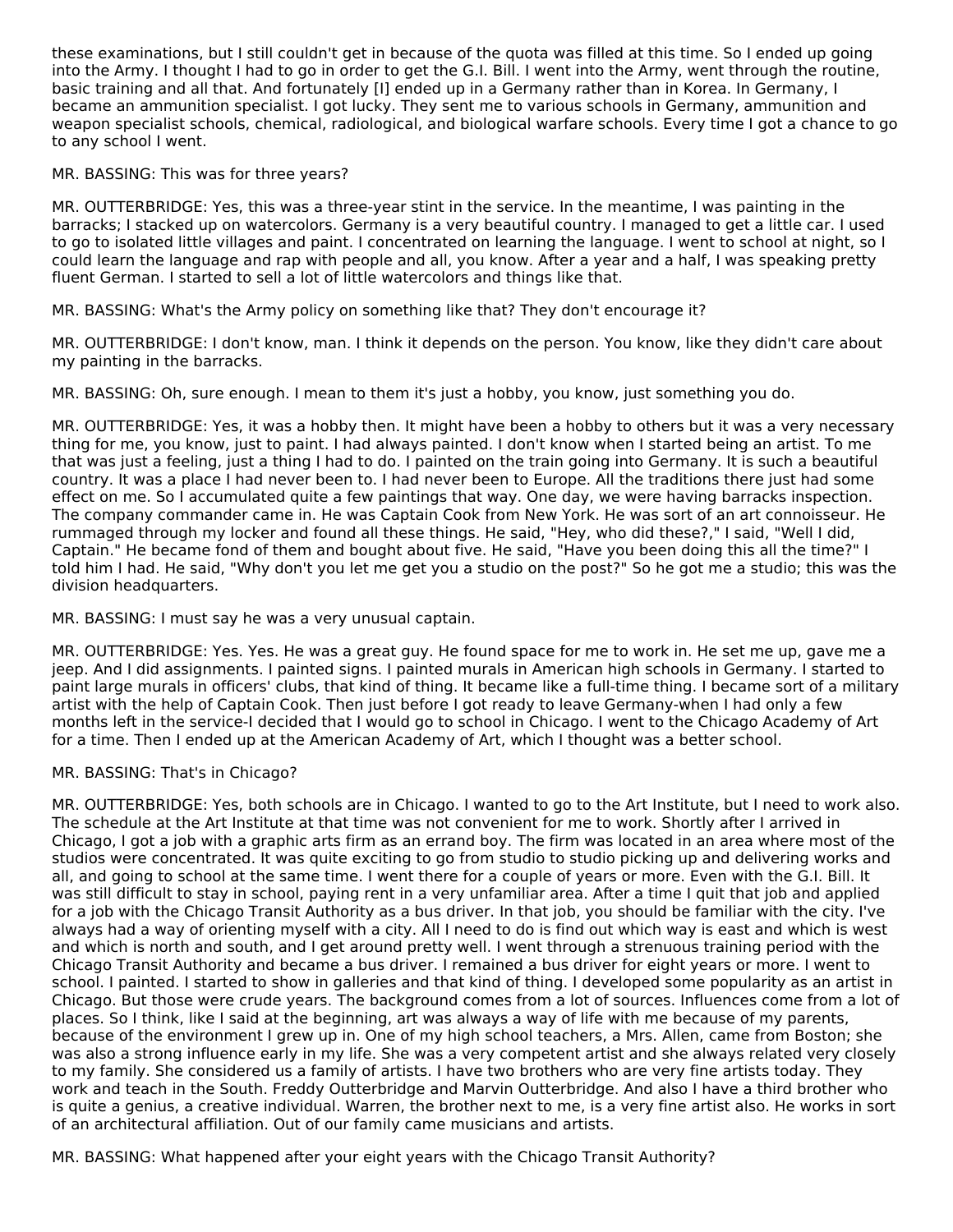MR. OUTTERBRIDGE: After eight years with the Chicago Transit Authority, I got married. We decided that before we'd have any kids, we'd like to come to the West Coast. Neither of us had ever been out this way. We wanted to see what it was like out here. We had friends from Chicago who used to come to Los Angeles and San Francisco quite often. They used to say, "Hey, man, there are artists out there, a lot of cats, a lot of things for artists to do." And I always wanted to work as an artist, you know, to support my family as such. I knew it would be difficult, but it was always my aim to support my family as an artist. At that time, we didn't have any kids. We came to Los Angeles in the latter part of 1963. It took me about three months to get a job. I could have gotten a job here as a bus driver again because of my record in Chicago was good. But, I looked for three months before I found a job in a production studio. I went through that for about three years. This was quite a unique studio; they worked with contemporary trends in art. They always tried to border what was being done in world art. They did things for interior decorators. They did things for quite a number of sources. I worked with them for three years. I enjoyed the job in the sense that there was quite a contrast between my working in the studio and at home. Materials were scarce at home. I was always concerned about a tube of paint running out, that kind of thing. But at the studio, a tube grew to be a can, like a gallon can of paint, and the palette knives extended into really big spatulas. The diversification of the tools that I worked with extended. And also color theory-you can study color theory, but until you get into a work situation where you have deadlines to meet and that kind of thing, does color theory become a truth; it really unbends itself. So there were a lot of disciplines that came about in working in the studio situation, and working with so many other artists from all over the world more or less. After two years there, I worked my way into the design department of this studio. And then, I got an offer from another studio to become its art director. I took that job because the money increased, and also the responsibility. I wanted to know what that was all about-to sort of direct other artists and so on. Let me see, I think I worked in studio environments for maybe five years. From that, I started to work my way into sculpture. Painting eight hours a day got to be more like a job rather than an enjoyable kind of thing. I found myself coming home at night with the same feeling I had in the studio to do my own work. And I didn't like that. So I decided that I'd stop painting, man, like I'll just work my way right into sculpture. I always was very close to sculpture anyway, in terms of feeling. So I quit the directorship at this studio. My wife got a job. She said, "I think you ought to stay home and think some, just work some." I really thank her today for that. For two years, I stayed home, worked in the back yard, concentrated on nothing but sculpture-just building and building and building. I started with stone and worked my way into metal and wood; I worked with those three elements. It gave me time to establish myself in various shows, to compete in museum shows, etc. I never had shown that much before that time. I found out how competitive it was to get into shows. I think that period gave me the opportunity to stretch out and see just what I had. I started to get into some pretty good shows. It gave me a chance to move around, to see what other people in various parts of the city were doing. One day, I stumbled down to the Pasadena Art Museum with my little girl. She was about three years old then. I was looking for a part-time job in the area of art. I talked around. I met Eric Benick, who is installation chief at the Pasadena Art Museum. We met and talked for a time. He said, "If you want to give it a try, I think I have a position in installation that you might apply for." He saw some of my work. He seemed to like me as a person. He gave me a job right away. I started to work in the Pasadena Art Museum.

MR. BASSING: This is the old one or new one?

MR. OUTTERBRIDGE: This was the old one, before they moved. The atmosphere was so beautiful because here I was right in the middle of history. I always had a difficult time with history, with dates and that kind of thing. I found out that working in the Museum you could do a lot of research, you met and worked with a lot of contemporary artists, you helped them install their things. I met people like Andy Warhol, Peter Alexander, Richard Serra, Robert Rauschenberg, all the guys, Mark di Suvero. I used to help Rauschenberg install shows. It was a very exciting thing to me. Rap sessions used to take place. I met John Coplans. These were people, who actually were right here in the museum. After I was at the Museum for two or three months, I got another job teaching a class in sculpture in the education department. Again, that was a great help. I always thought the workshops at the Pasadena Museum were progressive, even though I didn't go down there that much. When they started to analyze my work and what have you, I got a position in the workshops through Debbie Brewer and Nancy Watts. The class was a very exciting thing. It was a mixed class-adults, young adults, and some very, very young people. The age range varied considerably. My sculpture had always developed from scrap materials, found objects, and that kind of thing; I couldn't afford many of the sophisticated materials to work with. So, in the class, I tried to stick to my background and philosophy about using anything that you have at hand to express yourself with and getting people into not walking past so many things, but picking up a lot of things, just accumulating elements around oneself to work with. I don't know that I can actually express all the transitions-many of them are so mental, you know. As I said, the museum offered me an opportunity to get into some history, to see just what a system that was, how controlled it was how political it was. It wasn't all aesthetics, man.

#### MR. BASSING: Right.

MR. OUTTERBRIDGE: I mean, I didn't know that before.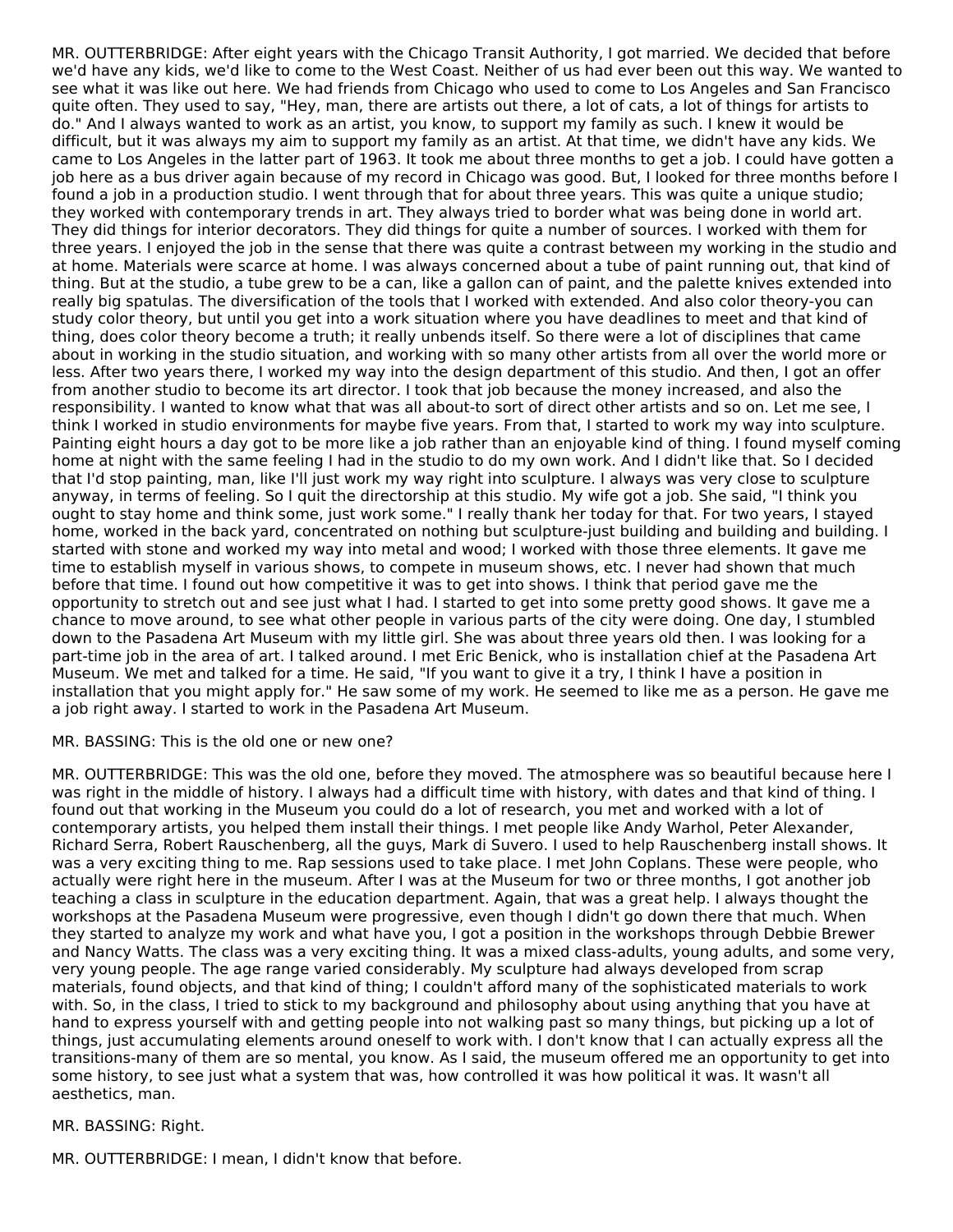MR. BASSING: No, nobody does unless they get involved.

MR. OUTTERBRIDGE: Yes, Right. I found out that museums are strange places. I started to feel that museums were kind of tombs. Being a black artist, I'll never forget how hard we worked to hang the show that opened the new Pasadena Art Museum. I think that show illustrated what had happened on the West Coast in art form 1944 to 1968, and what had happened on the East Coast from 1945 to 1969. It was a fantastic show. It really took a lot of work to install it. A lot did happen in California from 1944 through 1968. But nothing happened with black artists or with any black individual, who was an artist, according to what was installed in that show.

MR. BASSING: Were there any black artists in the show?

MR. OUTTERBRIDGE: No, no, no. Not in the whole show. This was the East Coast segment, too. So I started to think about things like that.

MR. BASSING: What year was this now? This is 1969?

MR. OUTTERBRIDGE: That was about 1968, I think.

MR. BASSING: Were you working only part time for the Museum?

MR. OUTTERBRIDGE: Yes, I was working part time, which still gave me the opportunity to work at home. I enjoyed the way I worked there. I made some money and it wasn't the kind of thing that kept me constantly busy-it wasn't an eight-hour-a-day job. I wanted to work at home. I was doing pretty good. I was selling things. I never worked to sell, but in shows all my work always sold, which did help. But anyway, it disturbed me that there wasn't a single black artist all across the country whose work was represented in that show. I knew there must have been some artist who should have been included. Romare Bearden in New York might be a good example. He worked during the period in the concepts that were included in the show. There were several artists who might have been included. There were many young artists from both the West Coast and East Coast that were included. Now I realize that a lot of white artists were not included. Motherwell wasn't even in the show. You know, it was a funny kind of thing.

MR. BASSING: Was it one curator who was deciding what kind of work was included?

MR. OUTTERBRIDGE: Yes, it was.

MR. BASSING: Well, people have personal preferences.

MR. OUTTERBRIDGE: Yes, Right. Well, all that you learn. You know what I mean. So this started a whole lot of things. About this time, I think it was that protests were developing across the country from black artists. The definition of the term "black art" was constantly surfacing. I don't know if I want to get into that so much. To define what the black artist has done in the past would be a very difficult thing. History would have to be somewhat revamped. So many people were over-looked during various periods because they weren't considered to be men really. History did a sloppy job on that. I think that we as a people were not responsible for a great number of historians in the past. So nothing was accounted for in terms of the artists on what was done. Anyway, this was the time that black artists all across the country had developed a keen awareness of how much on the outside they were as artists. You become aware of how much political control, how much social control was involved in this whole scheme of world art-the fine art system, you might call it. Personally, I've always been a person who's felt that an artist might have a special sensitivity; he might be a person who's placed into the environment like any other person, but with a gift to receive and take in some of the vibrations around him. But over a period of time, in my way of speaking, this has changed. I think that all people have very individual sensitivities in given areas, so I'm never sure about definitions as related to fine art. I don't know any more what fine art is. And I'm glad for that, too. I think art is made by many even though it might not be recognized when it is made. I can say that over a period of years I did, and still do, get into my own personal discipline, I get into myself. You have to get into yourself before you relate to anyone else. But, I think that most of the work and the feeling to work has always developed form the things around me, people around me, situations around me, conditions in the world, and so on. For a period of time, I did things that might have fallen in the category of social commentary without even being aware of it. But, anyway, whatever I did came from some outside influence. I'm skipping a lot of little areas here to talk to a point. I'd always been very confused as to what art was. I think art can be a thousand things. I had difficulty in school for one thing. At school, there are specific ways to do things, which was good. It develops discipline. But you see, there is something unique about each of us as individuals. Individualism, the self is a very important thing. And sometimes you develop certain attitudes within yourself that you treasure. And, you know, schools sometimes have a way of breaking those down, your own strengths, in order to relate to their thing. And I have trouble in the classroom sometimes, especially art schools, in that way. But, I've stayed with it. I never yet have worked to my capacity because I never have been facilitated to. But, that does not stop you from working. You still continue to produce. In constantly trying to project your own thoughts over a long period of time, I've come to understand that with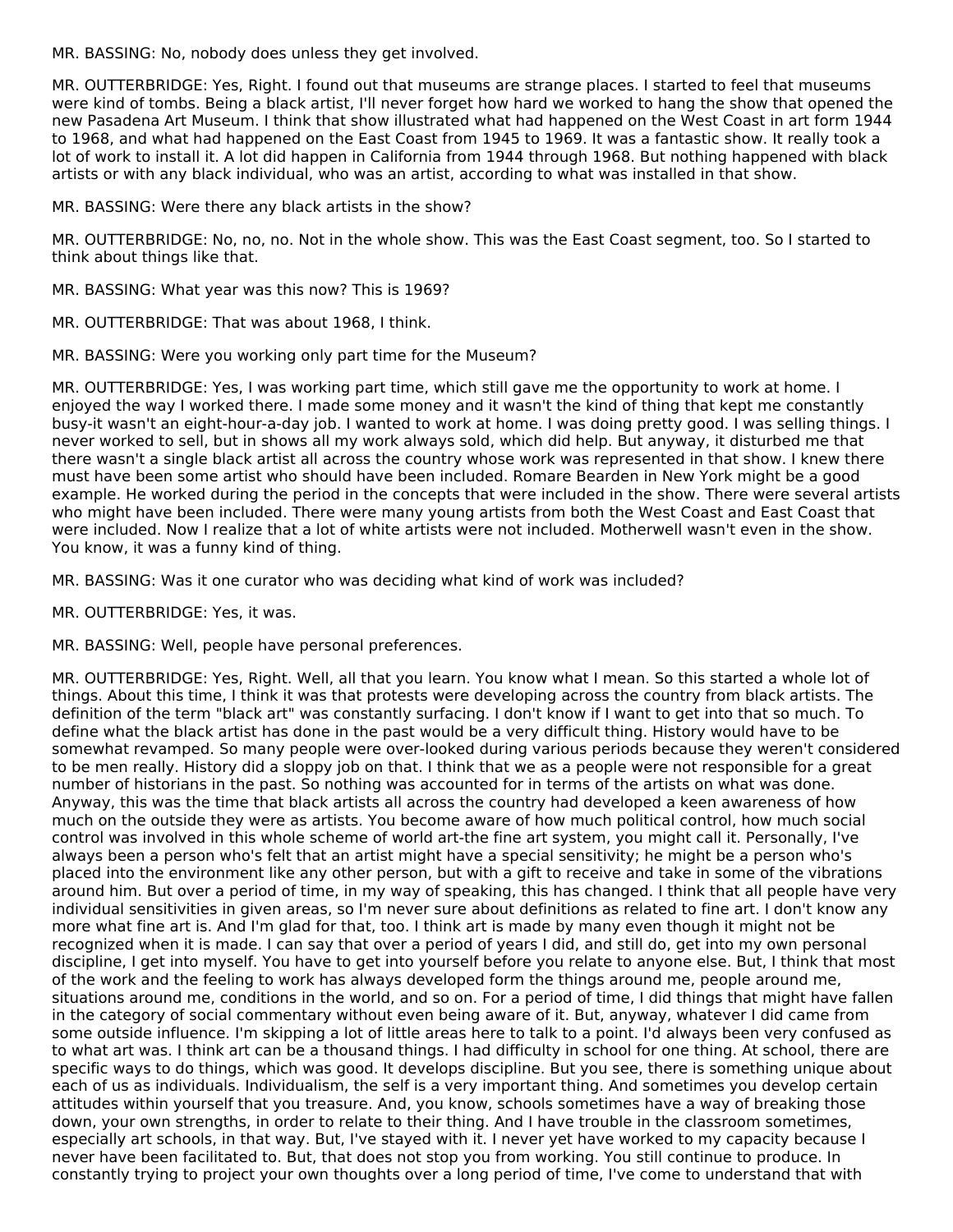conditions as I feel them to be today, you have to sneak out of yourself. And I think that what I'm doing now offers me an opportunity to come out of myself, to come out of the studio, and extend that studio, extend my concepts. I can't say what it is that I'm involved in right now, except that I feel it is a very necessary kind of thing. It's much more important to me than producing one stagnant piece of work. At this point in my life, I'm more interested in concepts that involve great numbers of people, that involve institutions and organizations. It's like just before I came here I was working on some things, or on some thoughts that would bring artists together like musicians come together. I've always been very close to music. I could go that way easily. You know, I've been into music to a degree, and I understand music like this: a musician writes a composition from himself and he delivers that composition to an audience. It's received from him and given to them. The visual artist doesn't always necessarily do this in his work. For example, a good chorale-and I've been in many and I dig good choral music-is several soloists that make aggregation. Each is a soloist, but each of those soloists singing in a body produces another thing altogether. So I've always thought in terms of concepts that would bring any number of visual artists together in order to make a statement or several statements all in one.

MR. BASSING: Does this way of thinking have anything to do with the way this particular Academy got started? I mean, were you here at the beginning of it?

MR. OUTTERBRIDGE: No, I wasn't. Judson Powell, an artist, a man of unselfish discipline and expression, is the founder of Compton Communicative Arts Academy. In 1970, I was invited to work with him. This was about the time that it was founded.

MR. BASSING: Oh, I see. You came in at the beginning.

MR. OUTTERBRIDGE: Yes. Judson Powell is an artist, who has worked very closely with people like Noel Puerefoy; they're old, good friends. Their heads have been in this area for a long time, questioning things like: how is it that art becomes a tool and very useful tool to motivate; why does it have to be a selfish thing that comes from me alone; I understand now what it is, it's been so good to me. So how can I share this goodness with somebody else? This is where these cats' heads are, you know. So on coming to Los Angeles, I met them very early and this introduced me to a way of thinking that I greatly appreciated. I didn't break into it right away, but I jumped at the opportunity to come here on the invitation of Judson Powell. At that time, I was teaching a class at Cal State-Dominguez. I had an adult extension class at Pasadena City College. I was teaching at Pasadena Art Museum and was working in installation. All of these jobs were part-time situations that amounted to a comfortable monthly salary and still allowed me enough to do my own work. And each of these jobs afforded me an opportunity to learn, too. I always had to pick up on things. In the class at Cal State, I never saw it as being "I-the instructor" and "they-the students"; everybody in that classroom, always brought something with them. It was a beautiful thing. And the same thing happened at the Pasadena Art Museum. Kids are the greatest people to work with; they're so open and free. I never got into that so closely until I worked at the Pasadena Art Museum. Another person who had a lot of influence on my thinking, and still does, is Debbie Brewer at the Pasadena Art Museum. She's a person who has an open head and who is very innovative in tearing down stale concepts and so on. The Communicative Arts Academy started because there was a need. It was a very necessary development in the City of Compton. Compton is a unique city in its own way. The percentage of blacks in the population is something like seventy-eight percent of more. It's part of Los Angeles County. It's an isolated city that has its own local government somewhat. It has the kind of City Hall that is not a foreign place. You can see how the machinery works. I mean, you can go into the City Hall at Compton and talk to the city manager, that kind of thing. And I think that political leverage has a way of influencing the head, the political atmospheres and all. But, they have been on the outside of me. But working in a situation like this, you begin to understand not what politics is, but how it works. It's still strange, you know, because although there is a lot of talking, there are a lot of papers, there are a lot of rallies and committees and that kind of thing, a lot of times, things don't get done. For example, when a group of artists involves themselves in a situation like the Communicative Arts Academy, it offers you an opportunity, first of all, to see if you can work together, and then, to see if you can use the same energy that you use in your studio to motivate some things in the community. And this community has one of the highest crime rates in the country, even though it's a small city. And it tells you that there are a lot of gangs; there are gangs of youths in the streets and it makes you see that the Senate is a gang, and the House is a gang. You know, there are gangs everywhere. And you begin to understand that what might appear to be a derogatory term related to street gangs is not so different from the organizations that might criticize that street gang, because that's a gang, too. It might be positive or it might be negative, but it's still a gang, because they're together. The concept we're trying to develop is that there's a place for everyone, that everyone is creative, that groups of artists can come into a community and use that creative energy to get a lot of things done. I don't know if I could ever leave this, and go back to the loneliness of producing my own work.

#### MR. BASSING: Could you?

MR. OUTTERBRIDGE: I don't know. I don't know if that's necessary anymore. I don't know how important that is any more. I'll never stop expressing myself. You know, I'll never stop working. I'll never stop being a creative individual-if I might say that about myself. I've always had a need to get things done, and especially beautiful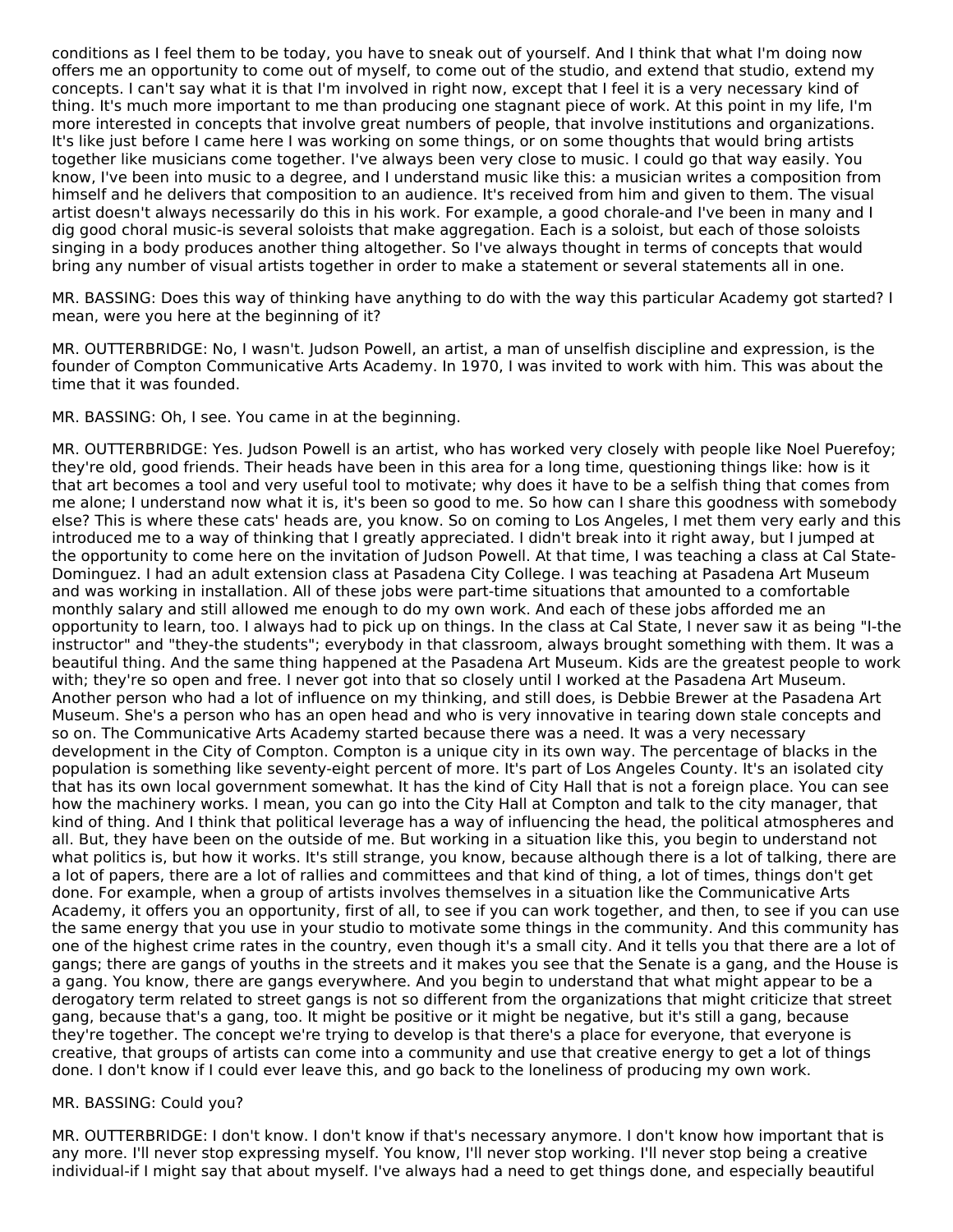things: I like to make beautiful things. I like making things. I like putting things together. So this is a situation where the elements of composition become spirits, souls, people, homes, children, that kind of thing. And the concept just stretches out into being a very positive thing. You see kids coming into the Communicative Arts Academy, who have always had something to say, but no place to say it. And you develop a very open concern for people that you didn't know, but that you get to know very well. So it shows you that art is a basic tool for getting people into themselves and getting people to relate to other people. You know, it's not used enough in the school system. It's always secondary in the school system, and I wonder if it will ever be recognized, if it will ever be recognized by that well-established educational source.

MR. BASSING: Where do you see the Academy going from its present position?

MR. OUTTERBRIDGE: We have a lot of problems. Everything that we do is done out of the sheer need to do it. We just don't have that much help now. But, we do have some help, and we're establishing relationships. And this is the composition: if we earnestly make an effort to extend the concept of gathering notions, people, personalities, dispositions of varying natures from the community all under one roof, so to speak, we will meet factors that might support us. They see, for example, a community situation without realizing that one community is tantamount to another. This might be the immediate community. But, there's also the greater community that has influence on this immediate community. And depending on where this immediate community is, it has some influence on that greater community. So there's one community more or less, and that's the American community. But, you have to straighten it out at home first, and that can be a whole creative engagement. So, the Communicative Arts Academy will keep going up if we keep doing what we're doing. We're attracting a very good organization that has given us a lot of help, the Salvation Army. We just got another building from them.

### MR. BASSING: You mean you're going to be moving from here?

MR. OUTTERBRIDGE: No, we're not going to be moving, but we don't have enough space here. We started in a two-story house that was leased to us for almost nothing by the Salvation Army. That was the Communicative Arts Academy, which is a few blocks from here. We still have that location, which is becoming the visual arts department. When we acquired this building through the help of the sponsoring agency, which is the Compon- Willowbrook Community Action Agency, we used it for some classes and for the presentation of many of the things produced like programs, etc. That's what this building is used for now. Organizations use it. The schools have used it and they still do. And with all this activity, this particular building got to be so active that we ran out of space. We just didn't have enough space to accommodate all the activities, so we had been trying to get some more space. The Salvation Army got into that and let us have another building that has a seating capacity of about two hundred people. That's become like the Communicative Playhouse. The Drama Department is in that building now, and so is the Music Workshop. The individuals in the Music Workshop always have to have rehearsal space-space for band rehearsals and for individual rehearsals; they have to go on. And sometimes, the sound of music might conflict with a lot of other things that have to take place. So, we were glad to get that space. We started with that two-story house, and presently we have five locations.

#### MR. BASSING: What are the other locations?

MR. OUTTERBRIDGE: The Cinema Workshop is over on Alondra. Willie Foy, Junior, is the motivator For the Cinema Workshop. He has about forty-five students now. Some of them are coming from the unified school district. He has some college people and people from the community. He moved from Los Angeles into his Workshop and stays there twenty-four hours a day. And the Workshop is actually open twenty-four hours a day to accommodate the students. It makes you think about the kind of artist that we have devoting time to our organization. Those who are on the staff have gone through training themselves and they're willing to share some of their own development with people. To me, this is just one of the most beautiful things that could happen in this day and time when people need to be close to each other.

MR. BASSING: Yes. And so many people are so selfish and don't give of themselves.

MR. OUTTERBRIDGE: Yes. Right. So we don't worry about now having money or proper facilities. If the facility is around us, somehow we make use of it.

MR. OUTTERBRIDGE: Oh. There's the Sculptural Workshop. That's over on Rosecrans. That's conducted by Charles Dickson, a very fine, young sculptor. He is not on the staff. He has a family. But, he likes so much what is happening at the Communicative Arts Academy, that he is conducting a very fine Workshop. He's got families caught up in his workshop.

#### MR. BASSING: Really!

MR. OUTTERBRIDGE: Yes. Mother, father, children, that kind of thing. They work in Ultracal, wood, leather, metal. They are producing some very fine things. What we do with him and various other people, who set up workshops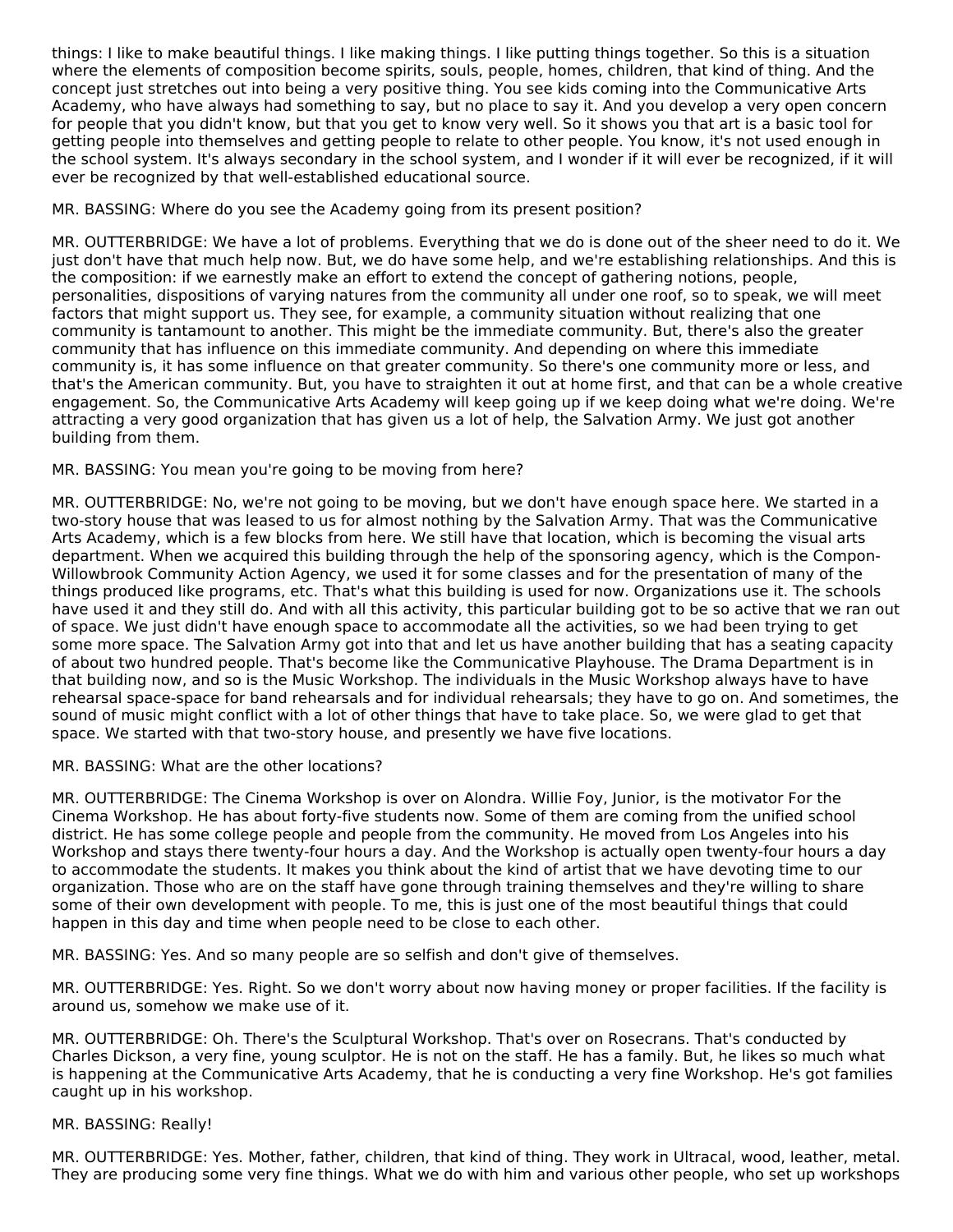like this and who don't have a salary, is that every time we make an accumulation, we make a donation to them. That's the way we do it. Like we split up our salaries, in order to create other salaries-everyday payday the few paid staff members that we have split up our salaries.

MR. BASSING: Where does that money come from?

MR. OUTTERBRIDGE: Well, like I said, the Communicative Arts Academy is sponsored by the Compton- Willowbrook Agency.

MR. BASSING: Do they give a yearly grant?

MR. OUTTERBRIDGE: No. This is only part of their overall program. The agency is a well-diversified operation in the city of Compton. So, it was them who gave us an opportunity to start in the first place. We could never afford to pay the rent for this building, but they do. However, it's up to us, then to see what we can do in order to really stretch out and develop. So, the building that we recently got from the Salvation Army helped alleviate some of the crowdedness that we had here this summer. We made that effort ourselves to get that building. You know, it tells you that the resources are there, and if the effort is strenuous enough, you can make contact with some of them. We haven't made contact with that many, but it gives you an idea that things can be done. The number of Workshops is constantly increasing. There's a very fine class in jewelry-making now being conducted by Bobby Gilmore, who has volunteered his time. He uses the lost wax process to do some very, very fine things. Again, here is an artist who has developed a very unique method of jewelry-making. His concept-the lost wax process-is nothing new, but the way he handles it is very unique. And he's teaching other people to do this, at no charge. Bobby Gilmore's [class] is a very good class. He's been with us for only a few months. He's a fine painter, sculptor, [and] ceramist. He wanted to cut out and become affiliated with the Communicative Arts Academy and get a good jewelry making class going. And, that's what he's done. So, we're going to deal with him and just the whole bit. It's like putting all these energies together. You could never do it all yourself. You can only think about it. But, when you invite a lot of other people to become part of a whole, then that whole has a way of stretching out and having some worth. It shows you the importance of people gathering together in order to get a thing done. We're fortunate that we have a group of artists, who all have some common aim in establishing an alternative situation in the community that fits somewhere between the extreme in education and the kind of place that is receptive to great diversification of people and notions. Many of the concepts we think about are in terms of projecting a community point of view. A couple of weeks ago, I was invited to speak to a class at Otis Institute about my own work, and it's sometimes so hard to tell people that you haven't lost interest in working. This will never happen to me, but when you start to speak of concepts that involve artists and community elements and institutions and that kind of thing, it gets to be a little confusing at time. This is actually what we're trying to do here, and are ideas that I've had for quite some time. For example, when we, the black artists, were having a lot of trouble a few years ago with museum shows, we confronted the well-established institutions to open up and just be for real. Museums in many cases just don't relate to the surrounding community.

#### MR. BASSING: Why do you suppose that is?

MR. OUTTERBRIDGE: I don't know. Art has always been a thing for the elite, I guess. All of us do not belong to that elitist group. Art has been placed in so many various categories that we really don't know what it is anymore. Like I said earlier, I don't think it is any special thing, even though it has so much absolutism about it. There are so many expressions of fine art concepts that are around you everyday that are not documented, not included; they never would be channeled into those well-established institutions. And you become very concerned about it, very concerned about little geniuses that you see around you in the community who, if they had some guidance at all, would develop into fantastic calibers, you know. I don't know why museums haven't stretched out a little more to educate people as to how useful art really is.

MR. BASSING: Yes. As the museum is not making any attempt to stretch out to the people, do you think that the people should go to the museum and say, "Look, where are you? You're tax-supported. You're one of our resources. You should be coming to us."

MR. OUTTERBRIDGE: I think that effort should be made by the people. And I think it is being made by the people. Another thing that I think will happen with the people is that communities will start developing their own cultural establishments. Like this Communicative Arts Academy has a way of developing into part-museum. You know, that's not ruled out; that can happen. We do have a very fine gallery; it's the first community gallery in the city of Compton. We are planning very interesting shows for the future. We've had some very good shows here. We're going to have some more good shows here. If we can work it right, those shows will come from everywhere. So, if the museums don't prepare themselves to respond to the needs of people, then the people themselves will establish their own museum concepts. One thing we have discussed-this group of artists-was sort of a museum concept. This was an idea that came to me one night during a discussion. I think we had just left a demonstration in front of the Los Angeles County Art Museum, and after it, some guys came to my house. We just talked about some things that we might do. One idea was to go into the community, find warehouses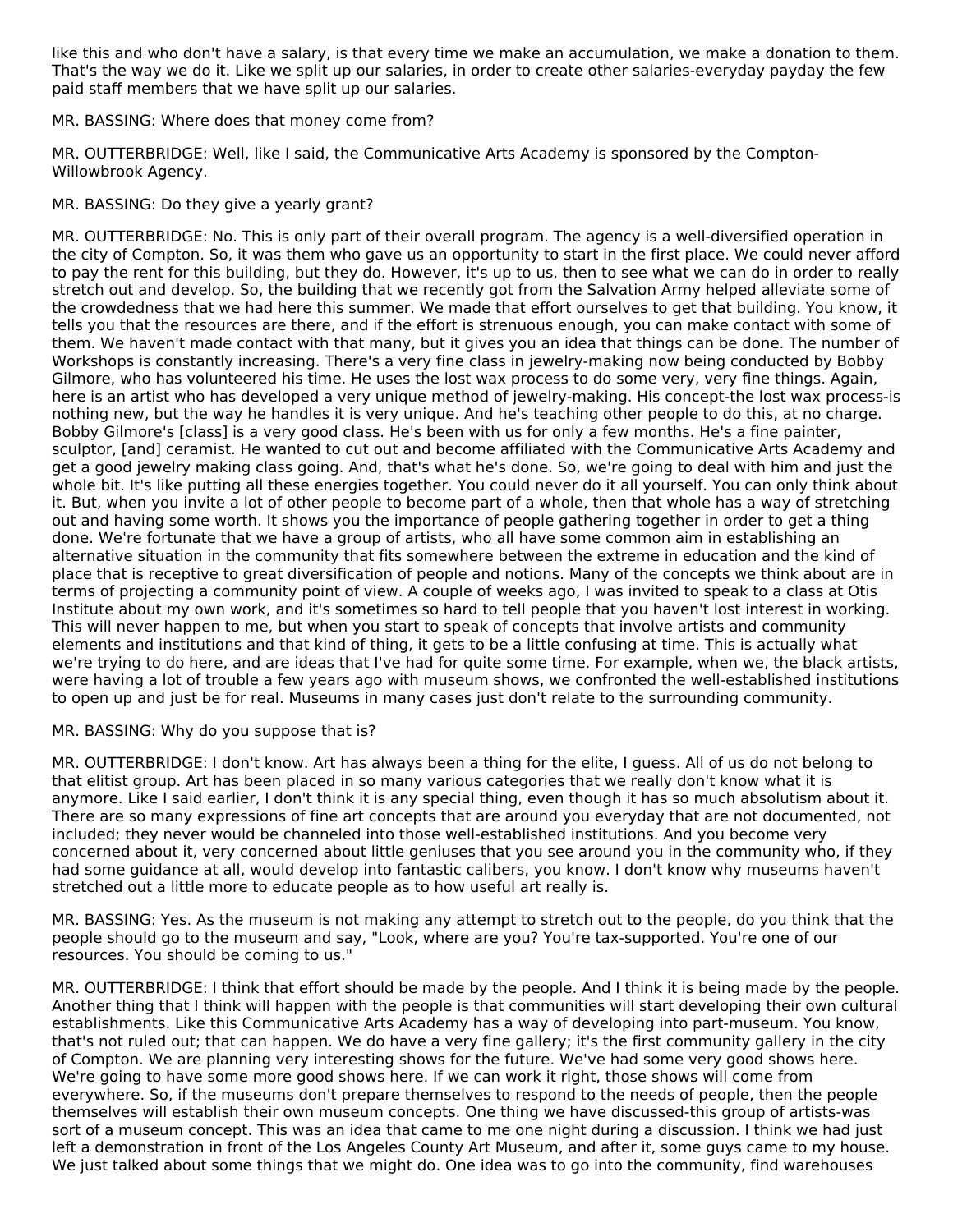that were not used, clean them out or just try to occupy them through some means, and make them into pearls on the inside, establishing as community museums. During this whole discussion, an idea was just hanging in my head; it was as if somebody had crammed something in there. I said: "A freight yard and some freight trains, freight boxcars, would possibly be a fantastic museum source." But, how in the world would you get twenty boxcars in order to have a twenty-man group show? And somehow it came to me that maybe we should just try to build a piece of sculpture out of twenty boxcars. I have always built sculpture anyway by just putting things together. And I said: "Now, if I were to build a sculpture out of twenty boxcars, they wouldn't be able to get it into the museum anyway." And then the thought was: "If we could get twenty boxcars, that means that twenty cats could show, each having a boxcar as his gallery environment." I said: "Hey, not only that, but the thing has the possibility of moving from one place to another." So it started a whole lot of things in my head, and we're still going to try to get some boxcars to do a show with. In the process of getting this done, it would be a tremendous thing if we could involve museums in sponsoring a car, if we could involve industries in sponsoring a car, if we could involve schools in sponsoring a car. Then there's that aggregational thing taking place, foreign institutions relating to each other without even being bothered, except to sponsor a car in a thing that brings them altogether. So, this is something that has been discussed from time to time with various individuals and organizations. But in order to get that done, a lot of people are going to have to be involved in it. It would entail a lot of expense. But, it's one way that an artist like myself could work with industry and help me express a thought. Many artists get a chance to go into industrial set-ups to get their concepts out. But, this would be a way of relating to what is almost a dying industry.

#### MR. BASSING: The railroads, yes.

MR. OUTTERBRIDGE: Yes, the railroads. And we would still be working with industry in order to get a fine art concept done. Again, there's something about the railroads that relate to the history of black people, too. Our porters became the most sophisticated cats in our communities years ago. They got a chance to go places. They had decent salaries and so on. And they came back and told you how it was, say, in Chicago. Our redcaps and our porters, and the old legendary thing about John Henry having laid the tracks. And, you know, when you analyze the blues, there's blues after blues after blues about freight trains, and about trains; period. So, there's a whole thing. The history of the railroads is closely related to the history of black people in this country. So, that concept might have a lot of things tied up in it. So, that would be one way to go, and I think this is the way we have to go. We can't do it as individual artists, nor should we try to do it as individual artists. I mean, you're going to maintain your individuality no matter what. But some things have to be done, and you can't just keep talking about them. So, I think community arts situations are ideal situations in which to motivate and organize people with various expressions and ideas. We had discussed doing some other projects before approaching one that big. I know we're not going to be able to get that done right away. As I said earlier, I was down at Otis Art Institute to introduce the idea of a community project to group of students. I talked to them about going to the director of the school and asking him to allow a few students to help get a community project done, which would involve the school and the community. Most of the students were graduate students and we would like to discuss the possibility of their getting some credits for being involved in the community. The idea was to go to a residential area; I had already done that one night. I spent about five hours going from house to house trying to introduce the concept to families. This was a residential block with something like eighteen homes involved, nine houses on each side of the street. Luckily, they had a block club so there was some organization on that block. We discussed the possibility of their letting us do the front door of each house, for an individual artist to take a door and work with it, but doing no damage to the door. We would work on a surface the same size as the door and then apply it to the door. The whole creative process would start with meeting the family, seeing who's in the house, and getting them to relate to a group of artists, which people in communities generally don't do. I mean people have other things to do. They're not into art like the artist is into art. But, this would be a way to take the artist into the community. The idea was to view that show from a street peoples' level. Like they call us street people. So it's getting right down into the streets and getting a fine art show involving artists from strongly orientated institutions, such as Otis Art Institute, and some community artists as well. We would get a group of artists to do a community show on the doors of the homes in a residential area in a given community and let that show run like any fine art show would run in a gallery for a month or so in the community. Then, we would send it to other similar communities from this location and let it tour. And then after it toured, and maybe gained a little publicity, it would come back to the people in the community, who helped get it started, who received it, and give the individual works to them. I bet that would change a lot of attitudes in those homes about artists and their efforts and what not.

#### MR. BASSING: Have you actually done this?

MR. OUTTERBRIDGE: No. Like I said, we started the first stage. I got a ninety-five percent agreement from eighteen homes, which was very good-each family being different. And actually meeting the people and talking with them about the concept, I was surprised at the receptivity. So that's a future project. But, it's another one of those things that a great number of people would have to be involved with in order to get it done. So, this tells you again that an individual piece of work might not do it anymore. Like people have to do things in gangs now, in groups, and what not, in order to know each other. We're becoming so isolated that communication